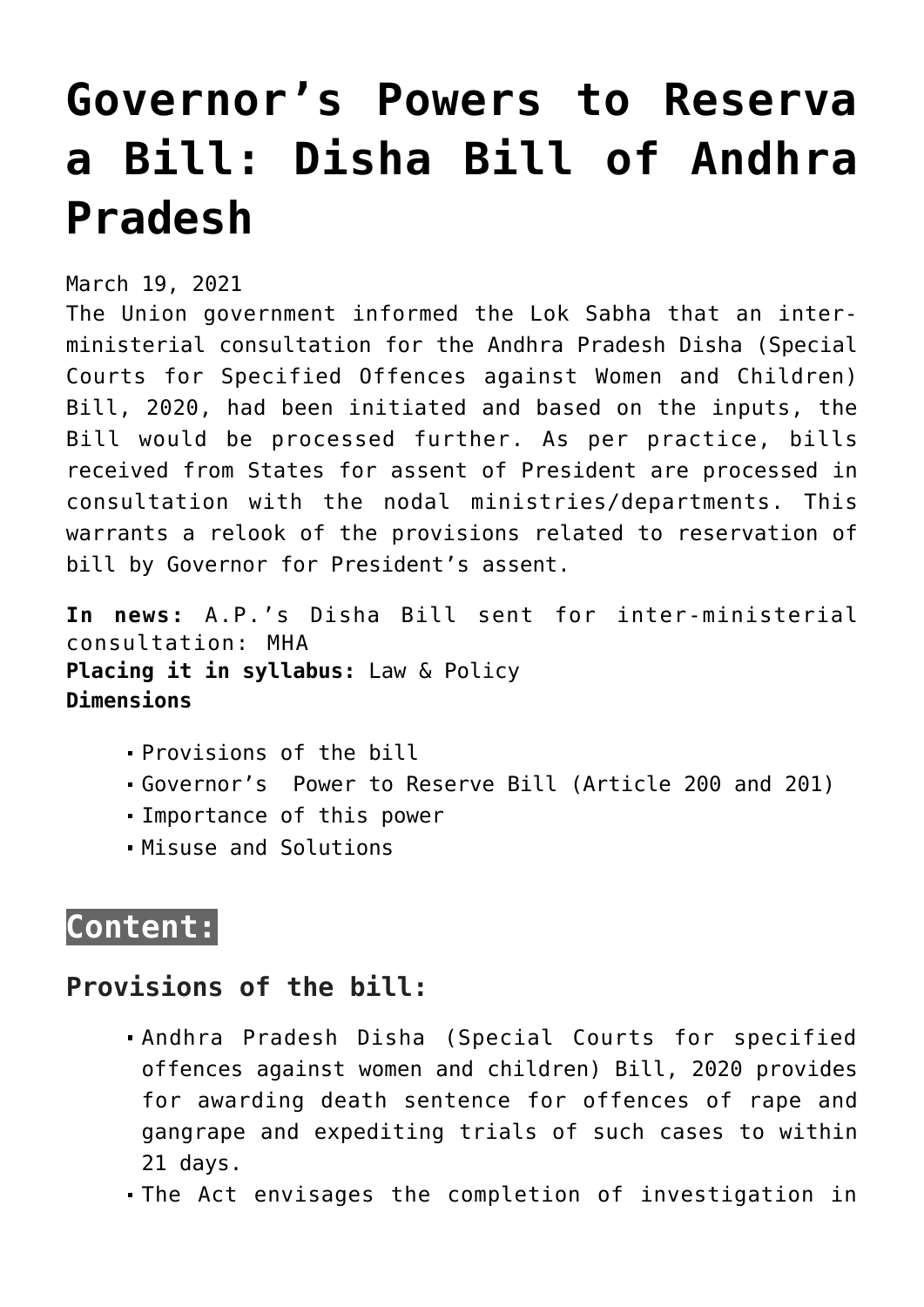seven days and trial in 14 working days, where there is adequate conclusive evidence, and reducing the total judgment time to 21 days from the existing four months.

- It also prescribes life imprisonment for other sexual offences against children and includes Section 354 F and 354 G in IPC.
- In cases of harassment of women through social or digital media, the Act states two years imprisonment for the first conviction and four years for second and subsequent convictions. For this, a new Section 354 E will be added in IPC, 1860.

#### *Introducing women and children offenders registry:*

- In the Andhra Pradesh Disha Bill, 2020, the Andhra Pradesh government will establish, operate and maintain a register in electronic form, to be called the 'Women & Children Offenders Registry'. This registry will be made public and will be available to law enforcement agencies.
- NOTE: The government of India has launched a National Registry of Sexual offenders but the database is not digitized and is not accessible to the public.

*Exclusive punishment of death penalty for rape crimes:*

- At present, provision for punishing an offender in a rape case is a fixed jail term leading to life imprisonment or the death sentence.
- The Disha Act 2020 has prescribed the death penalty for rape crimes where there is adequate conclusive evidence.
- Provision is given by amending Section 376 of the Indian Penal Code, 1860.

#### *Reducing the judgment period to 21 days:*

The existing judgment period as per the Nirbhaya Act, 2013 and Criminal Amendment Act, 2018 is 4 months (two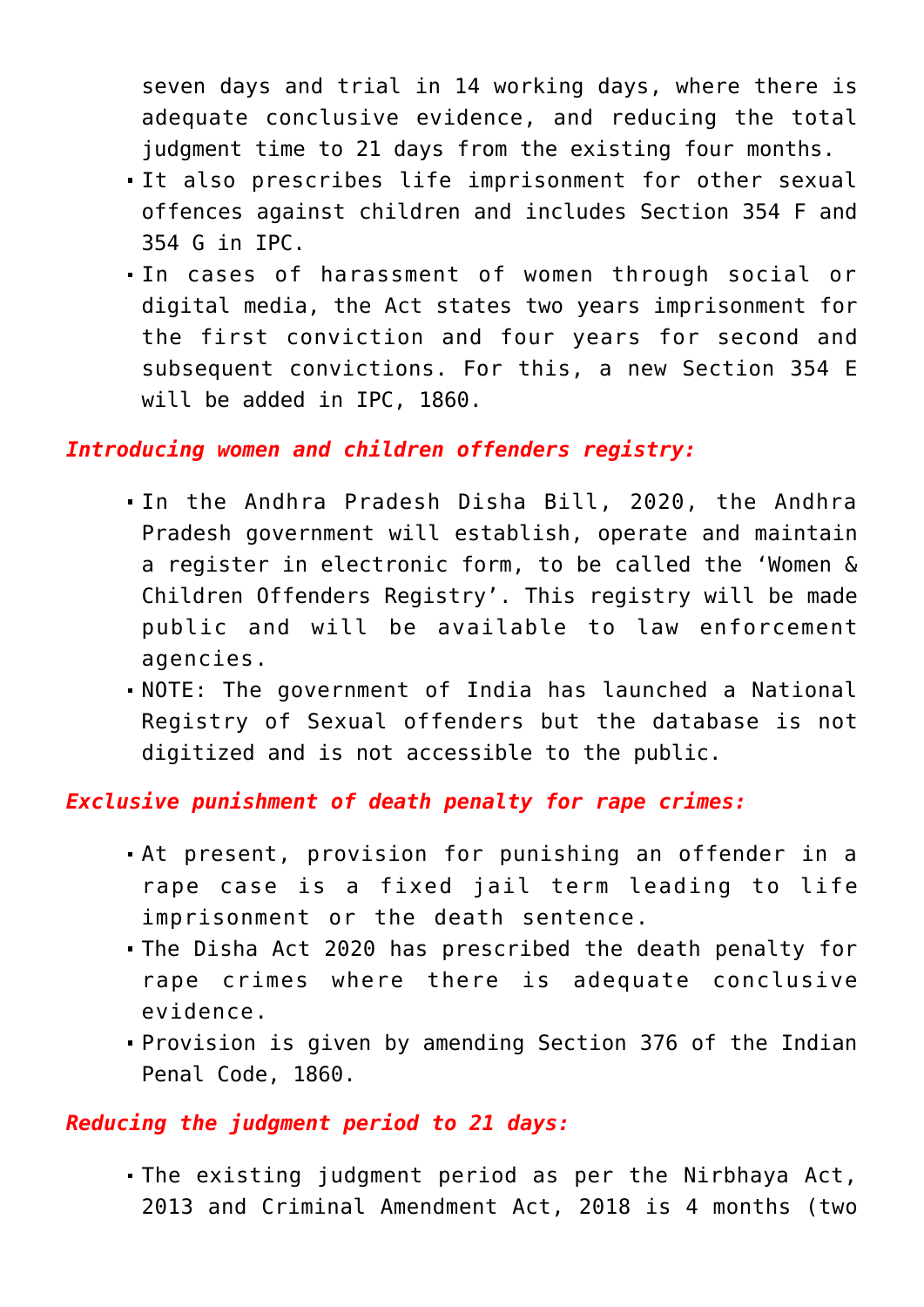months of investigation period and two months of trial period)

- As per the Andhra Pradesh Disha Bill 2020, the judgment will now have to be pronounced in 21 working days from date of offence in cases of rape crimes with substantial conclusive evidence.
- The investigation shall be completed in seven working days and trial shall be completed in 14 working days.
- For this, amendments have been made to Section 173 and Section 309 of the Code of Criminal Procedure Act, 1973 and via the introduction of additional clauses in the act.

### *Stringent punishment for sexual offences against children:*

- In cases of molestation/sexual assault on children under the POCSO Act, 2012, punishment ranges from a minimum of three years to maximum of seven years of imprisonment.
- In the Andhra Pradesh Disha Act 2020, apart from rape, the Government of Andhra Pradesh prescribes life imprisonment for other sexual offences against children.
- New Sections 354F and Section 354G 'Sexual Assault on Children' is being inserted in the Indian Penal Code, 1860.

### *Punishment for harassment of women through social media:*

- In the AP Disha Bill, 2020, in cases of harassment of women through email, social media, digital mode or any other form, the guilty shall be punishable with imprisonment.
- The imprisonment will be for a term which may extend to two years on first conviction and with imprisonment for a term which may extend to four years on second and subsequent conviction.
- At present, no such provision exists in the Indian Penal Code. A new Section 354E 'Harassment of Women' is being added in Indian Penal Code, 1860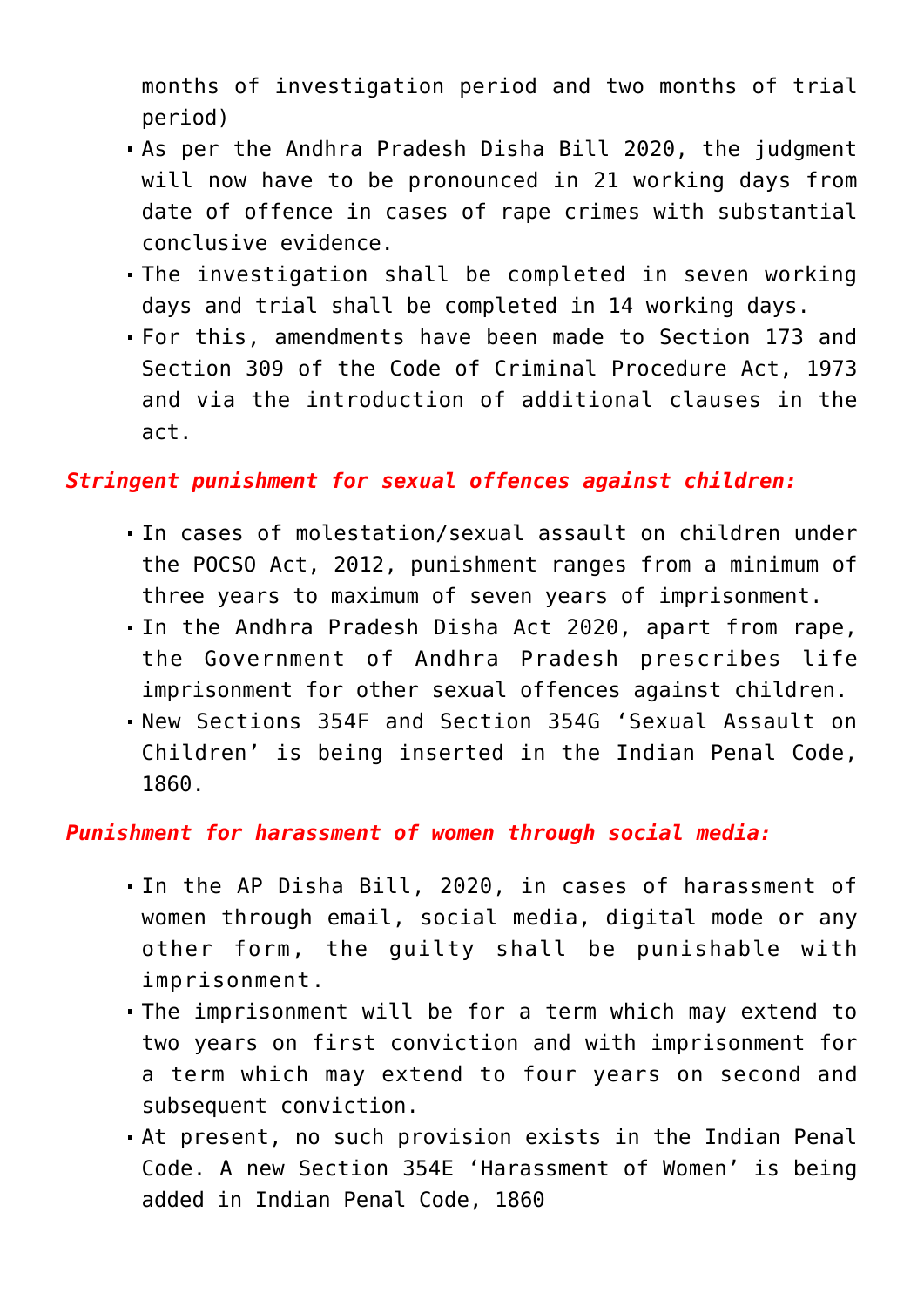## *Establishment of exclusive special courts in every district of Andhra Pradesh*

- In the Disha Act, 2020, the government will establish exclusive special courts in each district to ensure speedy trial.
- These courts will exclusively deal with cases of offences against women and children including rape, acid attacks, stalking, voyeurism, social media harassment of women, sexual harassment and all cases under the POCSO Act.
- The state government has introduced the 'Andhra Pradesh Special Courts for Specified Offences against Women & Children Act, 2020′.

### *Reducing appeal to 3 months for disposal of rape cases*

- At present, the period for disposal of appeal cases related to rape cases against women and children is six months.
- In the Disha Act, 2020, the period for disposal of appeal cases has been reduced to three months.
- Amendments are being made in Section 374 and 377 of Code of Criminal Procedure Act, 1973.

## *Constitution of special police teams and appointment of the special public prosecutor in special courts*

- There is no such provision in existing laws.
- In the AP Disha Bill, 2020, the government will constitute special police teams at the district level to be called District Special Police Team to be headed by DSP for investigation of offences related to women and children.
- The government will also appoint a special public prosecutor for each exclusive special court.

Governor's Power to Reserve Bill (Article 200 and 201)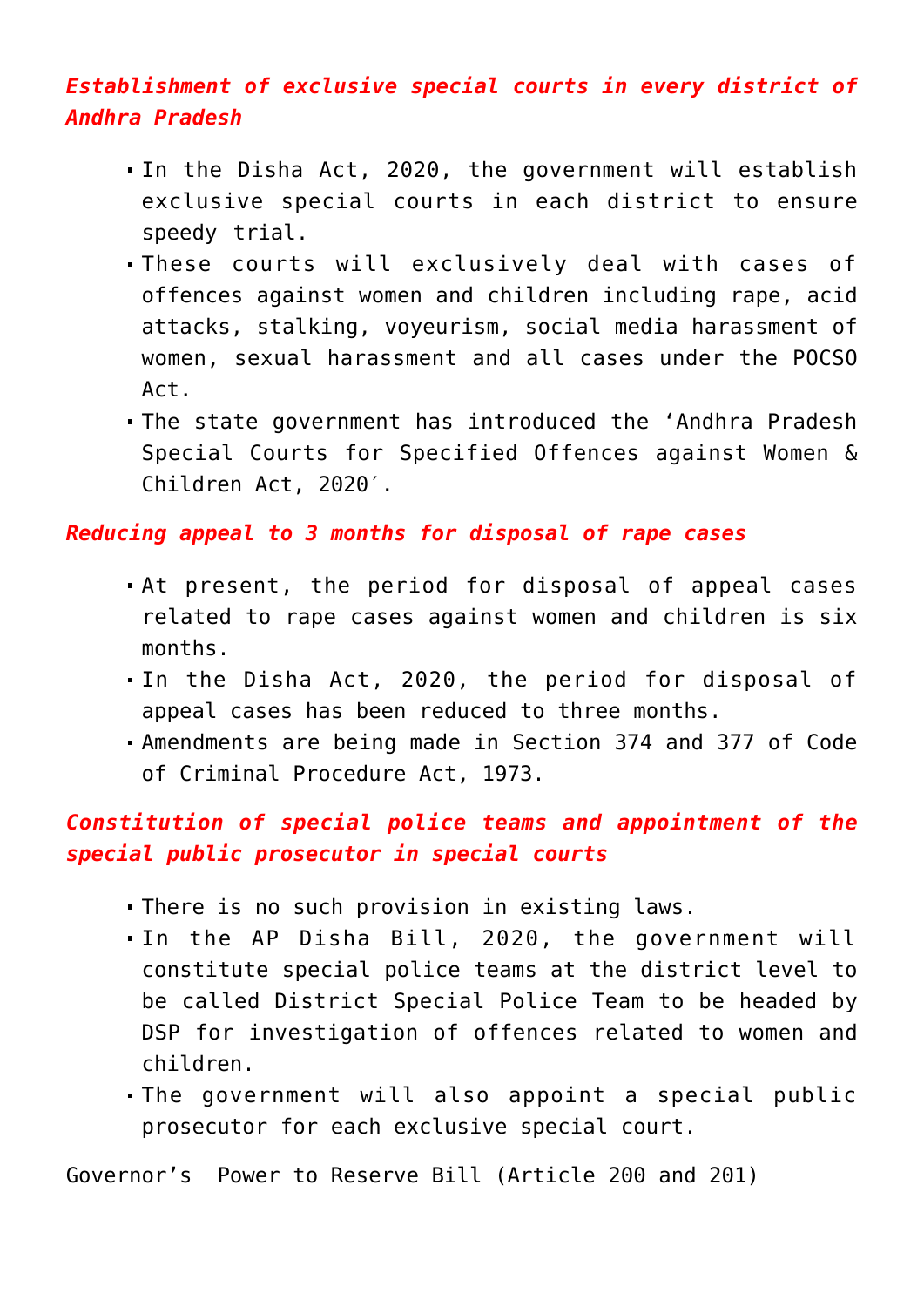Article 200 provides that when a Bill passed by the State Legislature, is presented to the

Governor, the Governor shall declare—

- 1. that he assents to the Bill; or
- 2. that he withholds assent therefrom; or
- 3. that he **reserves the Bill for the President's consideration**; or
- 4. the Governor may, as soon as possible, return the Bill (other than a Money Bill) with a message for reconsideration by the State Legislature. But, if the Bill is again passed by the Legislature with or without amendment, the Governor shall not withhold assent therefrom (First Proviso); or
- 5. if in the opinion of the Governor, the Bill, if it became law, would so derogate from the powers of the High Court as to endanger its constitutional position, he shall not assent to but shall reserve it for the consideration of the President (Second Proviso).

If the Governor reserves a Bill for President's consideration, the enactment of the Bill then depends on the assent or refusal of assent by the President. In the case of a reserved Bill, the President shall, under Article 201—, either declare his assent or withhold his assent thereto. Instead of following either of these courses, the President may (if the Bill is not a Money Bill) direct the Governor to return the Bill together with a message to the State Legislature for reconsideration.

The State Legislature shall then reconsider the Bill within 6 months of its receipt and, if it is again passed, it shall be presented again to the President for his consideration.

In contrast with the power of the Governor regarding a reconsidered Bill, it is not obligatory for the President to give his assent to a reconsidered Bill.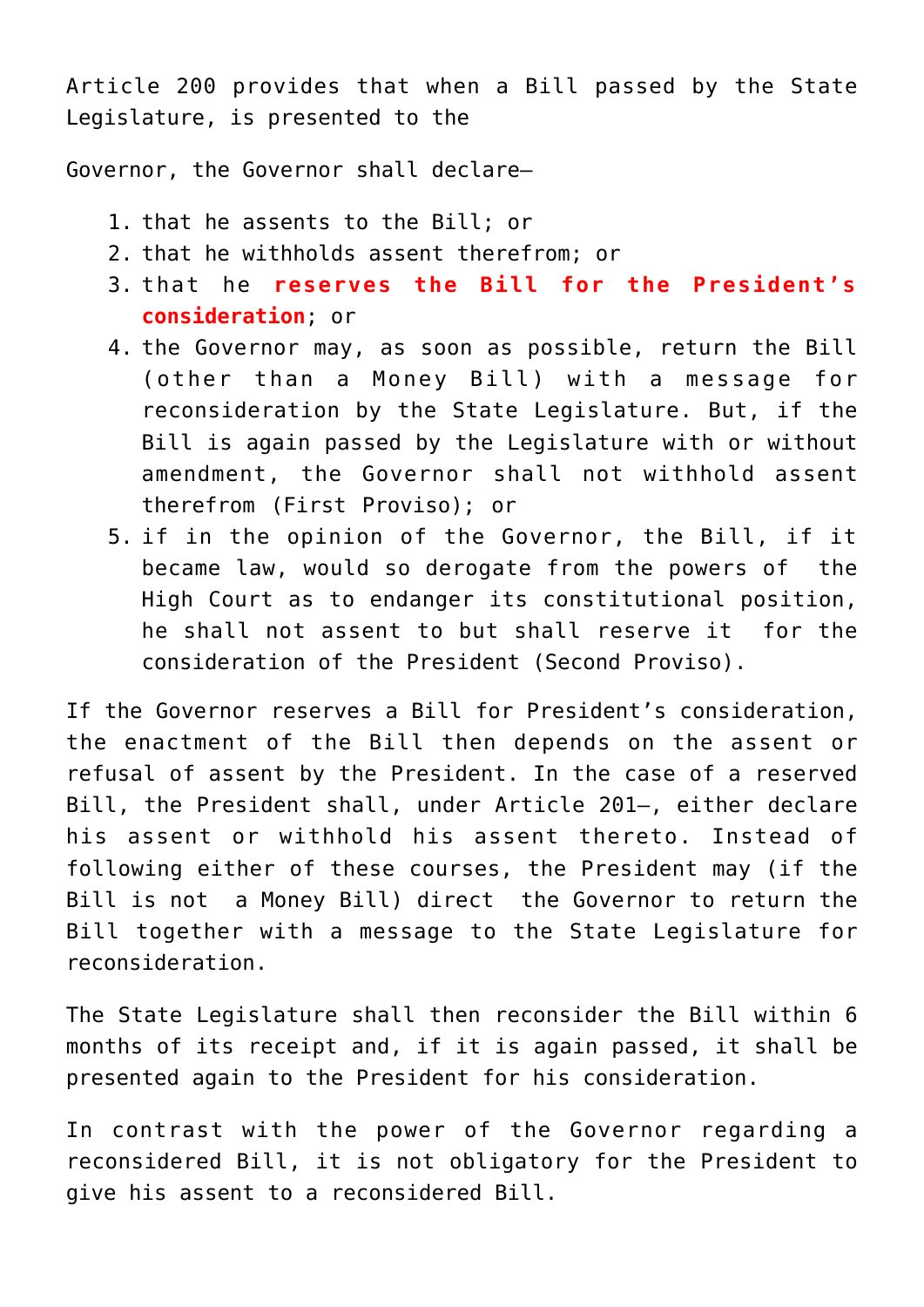The Supreme Court's stand is that the Governor's power to reserve the Bill for the consideration of the President cannot be questioned in court. Therefore, the Governor may use his discretion by reserving the Bills for the consideration of the President.

## **Importance of this power**

## *An instrument of Cooperative Federalism:*

Providing for reservation of State legislations for the consideration and assent of the President are intended to subserve the broad purpose of cooperative federalism in the realm of Union-State legislative relations.

They are designed to make our system strong, viable, effective and responsive to the challenges of a changing social order. They are necessary means and tools for evolving cohesive, integrated policies on basic issues of national significance.

## *Bringing Uniformity and Harmony between Union and State Govt.*

The chief utility of the provisions in Articles 200 and 201 for reservation of State Bills for the

consideration of the President, lies in the fact that they help ensure uniformity and harmony in the exercise of the legislative power of the Union and State Legislatures with respect to the basic aspects of a matter in the Concurrent List.

Survey shows that approximately, 75 percent of the total number of Bills reserved by the Governors for President's consideration, relate to matters in the Concurrent List. They were purportedly reserved under Article 254 (2) or the advice of the Council of Ministers.

There are other provisions also in the Constitution which require reservation for President's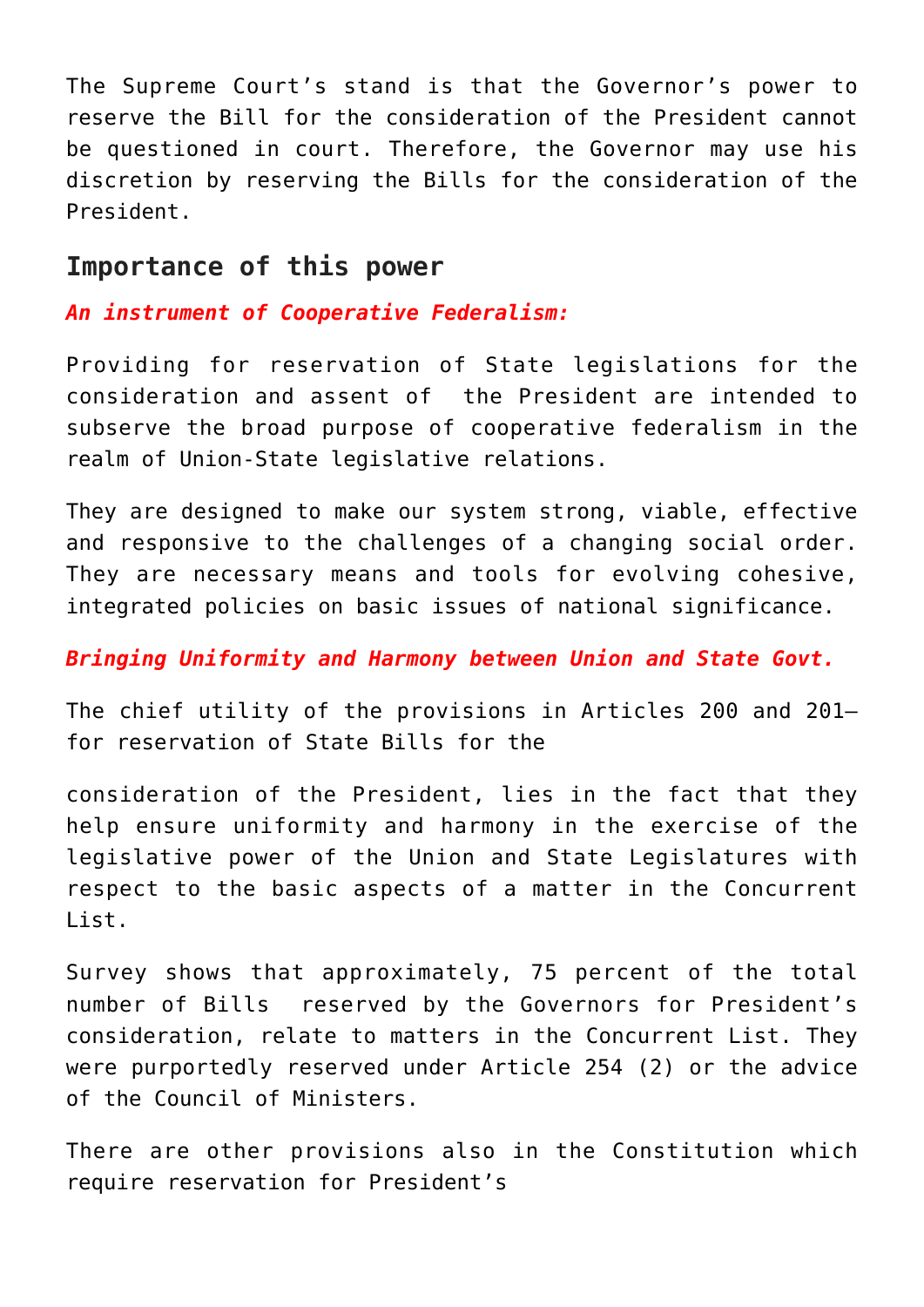consideration of certain kinds of Bills. For reservation of such Bills also Article 200 is a necessary channel.

### *safety-valve against hasty legislation:*

These provisions also act as a safety-valve against hasty legislation, and by their operation enable the State Government and Legislature to have a second look at it.

It's also possible where under popular pressure a State Legislature rushes through a Bill without fully considering its implications. Soon after it has been passed by the Legislature, the Council of Ministers, on second thought, may themselves discover defects in the Bill and decide that it should be further considered. In such a situation, Articles 200 and 201— afford them a

way to get out of the predicament. They may advise the Governor to withhold assent from the Bill or return it for reconsideration of the Legislature or reserve it for the consideration of the President.

## **Misuse and Solutions**

There have been cases where Governors have reserved Bills contrary to the advice of the Council of Ministers.

Also, these provisions are basically inconsistent with the supremacy of the State Legislature, consisting of representatives of the people in whom the sovereignty of the State vests. The power of referring a State Bill for President's consideration operates to subordinate the State Legislature to the Union Executive.

The provisions of Article 200 and 201 are being misused to serve the partisan interests of the Union Council of Ministers. Governor being the appointee of the Union Government, his discretionary powers are often misused to the advantage of the Union government.